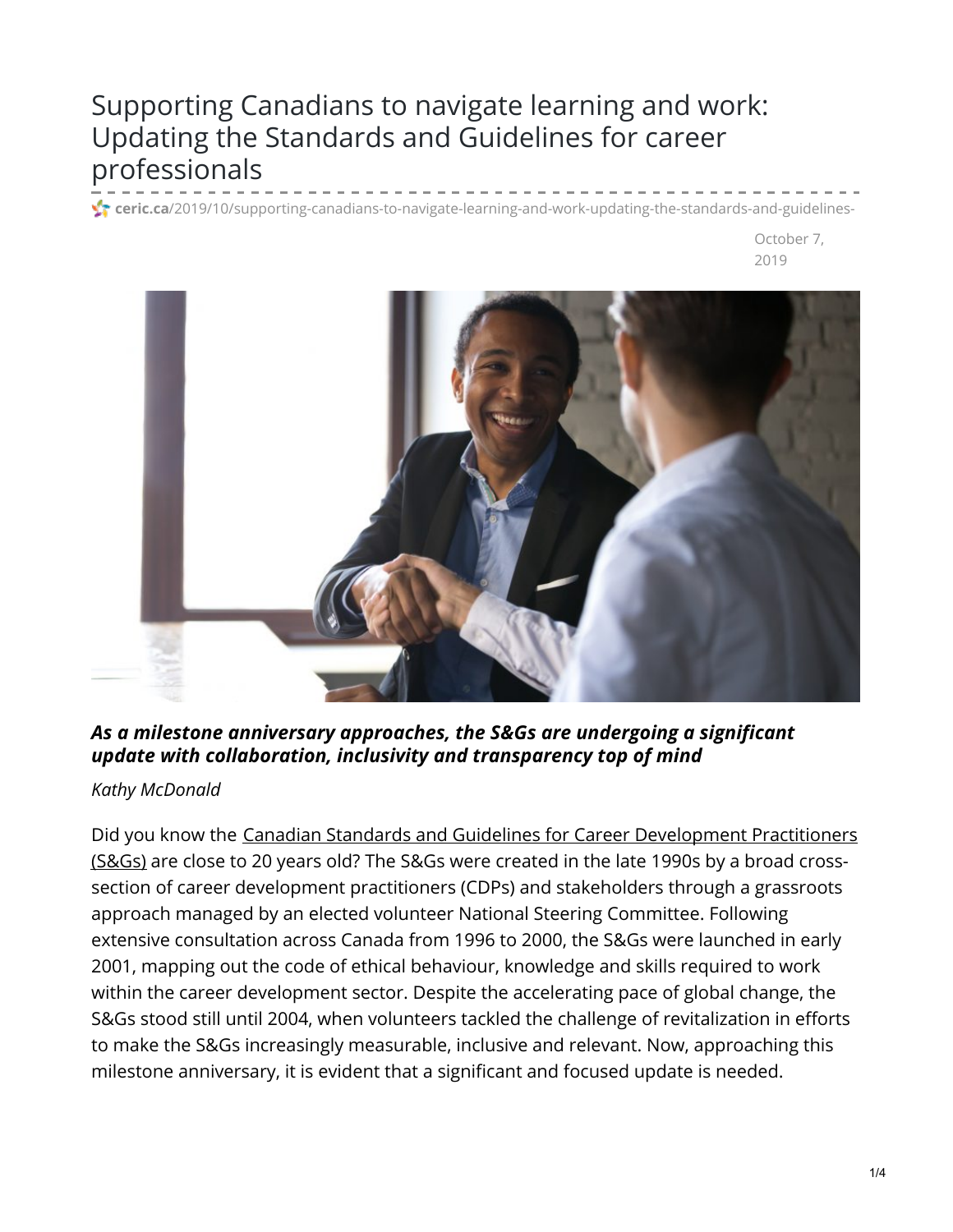CDPs across Canada agreed that the renewal of the S&Gs is necessary to reflect the evolving nature of our work. Specifically, they said the S&Gs need to be more inclusive of the diversity of CDPs and the clients they serve. By updating the S&Gs, we will ensure they can be used to underpin targeted training and professional development, promote clarity of role and scope of practice, and promote awareness and professional recognition.

#### **That was then – this is now**

In September 2018, the Canadian Career Development Foundation (CCDF) received funding through the Government of Canada's Sectoral Initiative Program for its Supporting Canadians to Navigate Learning and Work (CDP Competence) project. The 35-month project is led by CCDF in partnership with the Canadian Council for Career Development (3CD), working closely with career development stakeholders across Canada.

In addition to updating the S&Gs, we are expanding the framework to reflect current and emergent practice in the career development field, including the full range of professionals doing career development work across diverse settings. We plan to reach employers, training providers and professional associations throughout the project. Collaboration with all provincial and territorial associations and partners is well under way as, together, we explore possibilities for stronger cohesion and professional mobility through a pan-Canadian approach to certification.

The project will build on the strong foundations established through the original S&Gs and the ongoing dedication of two 3CD working groups: the S&Gs Revision Working Group and the Certification Working Group. It will also build on the enormous efforts and investments of provincial associations and territorial organizations in building professional identity, promoting professional development and advancing certification. Consistent with the rollout of the original S&Gs project, the CCDF and the 3CD will conduct all phases of the project with the principles and values of collaboration, inclusivity and transparency top of mind. We want career development practitioners to be the focus and the driver as the S&Gs evolve to become the new Career Development Professional Competency Framework.

# **Phase 1: Awareness and engagement**

The first four months of the project centred on engaging stakeholders and building the 25 member National Stakeholder Committee (NSC), which has representatives from every province and territory. At a meeting in late 2018, stakeholders engaged in discussion surrounding the process for the development and maintenance of a new model – a pan-Canadian competency framework (ie, a coherent library of competencies), which builds on the important work done to date by the 3CD working groups. A benefit to this new competency framework model is that it can accurately define a field of practice and a standard for a profession, which can inform practice in the Canadian career development ecosystem. The competency framework model is dynamic and scalable, and individual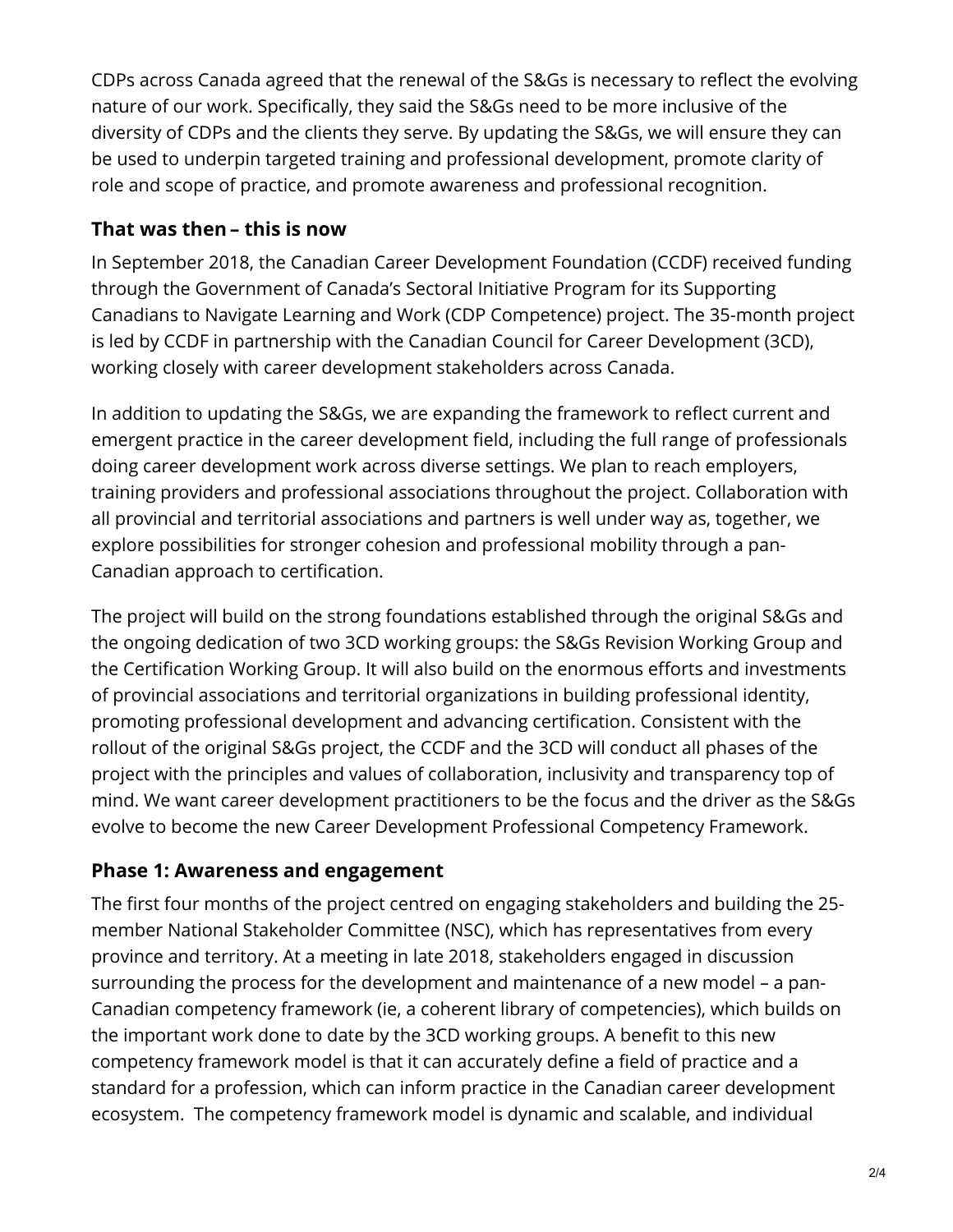elements can be updated to reflect current practice as the work world evolves. We are designing it this way so that CDPs can clearly see themselves and their work reflected in the framework, both now and into the future.

### **Phase 2: Consultation and consolidation**

The second phase of the project began in January 2019 and will continue until early 2020, with a focus on communicating and consulting with stakeholders across the country. All CDPs can participate in shaping the framework by visiting our [website](https://mailchi.mp/1feff7ec54ab/cdpcanada) to tell us about their practice, consider the new definition of Career Development Professional, and complete other polls and surveys.

Regional focus groups, provincial and territorial coffee consultation sessions, structured interviews, surveys, polls and conference presentations and sessions have begun, and will continue throughout the fall. The final validation and ratification of the CDP Competency Framework will occur with the National Stakeholder Committee in early 2020.

### **Career Development Professional definition**

Career Development Professionals help individuals navigate learning and employment transitions across the lifespan. Career Development Professionals help individuals to manage learning and employment, acquire and enhance skills, seek and create employment, and access community services that support personal and professional growth in an increasingly complex, interdependent and changing world. Career Development Professionals collaborate with employers, education and training providers, community-based services, and other private and public institutions to promote positive health, social and economic outcomes of individuals, institutions and communities.

# **Phase 3: Implementation**

Promoting and actively supporting the adoption and implementation of the new CDP Competency Framework by CDPs, their employers, training providers and professional associations will be the emphasis of the third phase of the project during the spring and summer of 2020. Applications of the framework may include individual learning plans, organizational training plans, community-based and post-secondary training and professional development, and recruitment and recognition of CDPs. An online, userfriendly self-assessment tool will be developed so that CDPs can determine their strengths and areas in which they might want to pursue training. Individual and group learning plans can be informed by this self-assessment in a proactive manner, so that all practitioners are supported in further developing and enhancing their knowledge and skills.

# **Phase 4: Certification and sustainability**

During the spring, summer and fall of 2020, we will explore options for promoting national cohesion through a pan-Canadian or national approach to certification. A pilot certification